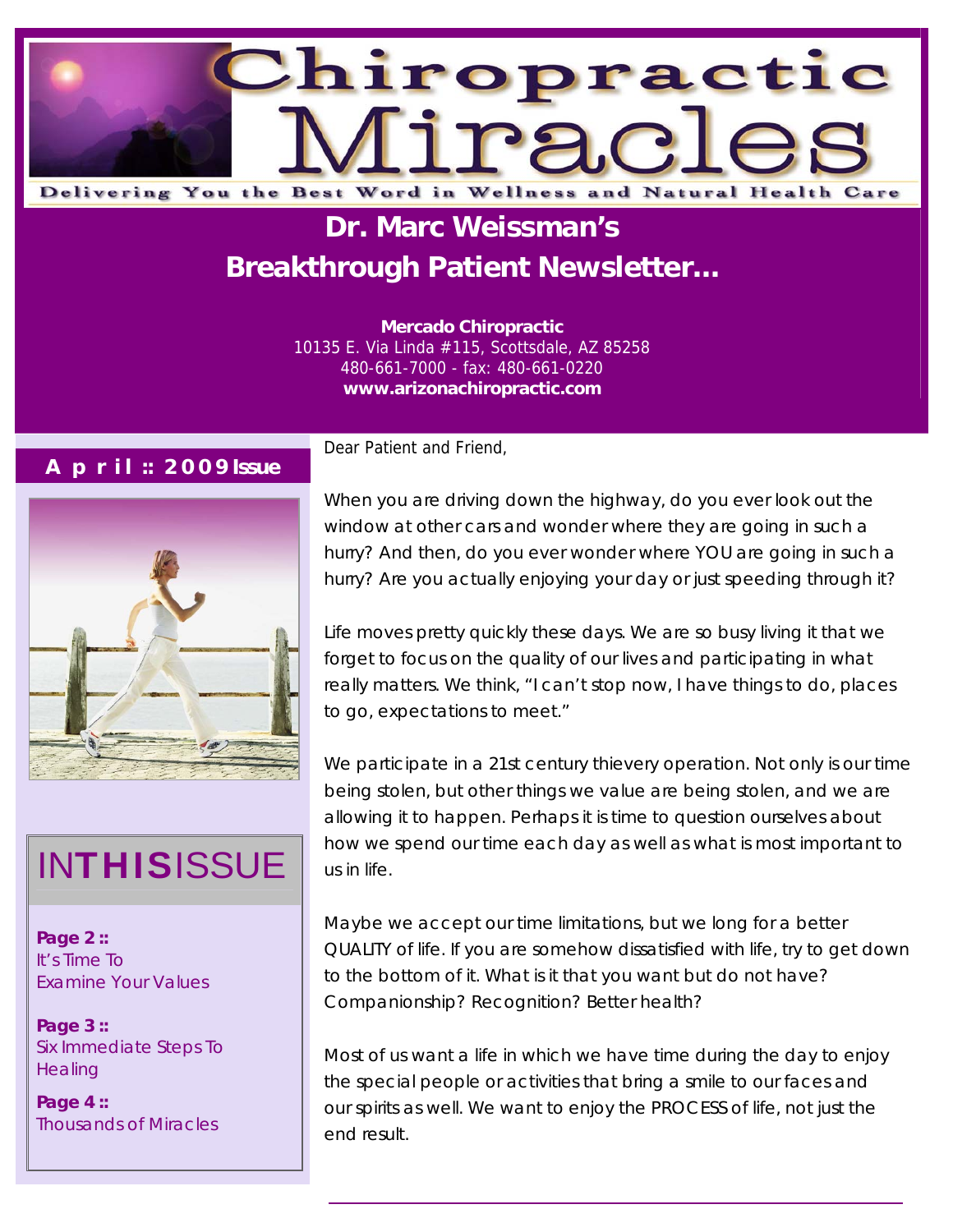

*Since health*  " *underlies our participation in and enjoyment of life, doesn't it make sense to make our health a priority in our lives?*"



Page 2 :: **and Taylor 2 is a structure.** Come true. It's Time To Examine Your Values

nderneath the quality of our day is the quality of our spirit and our health. It can be difficult to be happy when the body has unresolved health issues. Today, we are increasingly aware that nature offers the best solutions to many of our health issues. With renewed health, suddenly we become more patient, more tolerant, and less irritable individuals who can enjoy the PROCESS of life. **U**

Since health underlies our participation in and enjoyment of life, doesn't it make sense to make our health a priority in our lives? Unfortunately, our society does not encourage us to investigate alternatives to accepted health care methods. We tend to accept what history has handed us, instead of asking questions and finding out ourselves which health care methods encourage the body's natural ability to heal itself.

No matter what your health problem may be, restoring nerve system function will help your body use its natural recuperative powers to heal itself. The chiropractic model of health and wellness does not focus on pain and symptoms. The chiropractic model of health and wellness focuses on YOU and is centered on the philosophy that the human body, being knit together in a wonderful way, will heal itself given the right opportunity and circumstances. The passion for the Doctor of Chiropractic is to promote the healing process by locating and removing any interference or blockage in the nerve system, which may be interfering with your ability to express your maximum health potential.

Don't let life pass you by. Take note of what really matters in life. Make your health a priority in 2009. Make the decision today to live a healthier lifestyle because you deserve great health and wellness. You deserve a life filled with love, vitality and all of your dreams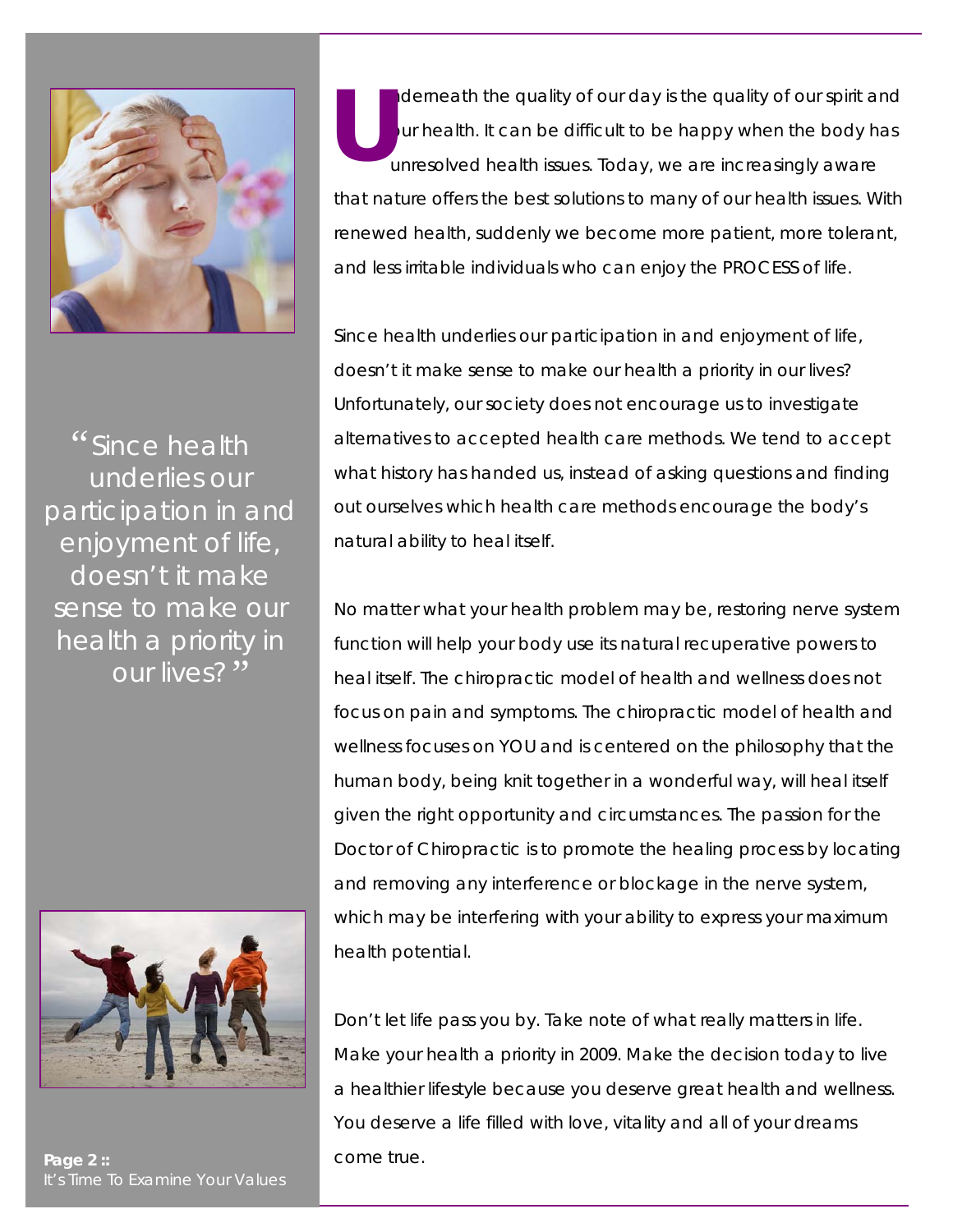### **Six Immediate Steps To Healing**

- *1. Say "NO" Whenever Necessary.* Break the people-pleasing habit when it is detrimental to your own well-being. It is not selfish to take care of yourself first. It is a necessity. You cannot give from an empty cup. Speak up for yourself more often. Set realistic limits and boundaries for yourself and stick to them. Don't fall for guilt trips that lead you to agree to things that are too much for you to handle.
- *2. Listen To Your Body.* Tune in to your own body and take care of yourself. Start by resting when you feel tired, eating when you feel hungry, and saying "NO" when you have reached your limits. Most importantly, take the time to do the things that are important for your health.
- *3. Let Go Of What's Not Working.* This means unhealthy relationships, stressful jobs or repressed emotions. Healing begins when you let go of the situations and feelings that no longer serve your life in a healthy manner. When you let go, you begin the process of allowing positive and fulfilling situations to enter your life, such as positive people, healthy relationships and better opportunities.
- *4. Accept Yourself.* Part of the process of creating health is accepting your uniqueness of yourself. Loving who you are is a very powerful method for healing and health.
- *5. Say "YES" to feeling good.* Start believing in the possibilities of good health. Don't fall prey to the myths and traps associated with aging; learn to live with growing older. Harness the gift of education by learning more about healing and building better health.
- *6.* **Get A Chiropractic Adjustment.** Chiropractic care is a health care approach based upon the body's natural ability to heal itself and is a very important step in a commitment to optimal health. A chiropractic adjustment is the quickest and most effective way to release stress in your nerve system. Removing interference in your nerve system gives your body the ability to heal and regulate at its optimal level.



*When you let go, you begin the process of allowing positive and fulfilling situations to enter your life, such as positive people, healthy relationships and better opportunities.*



**Page 3 ::**  Six Immediate Steps To Healing